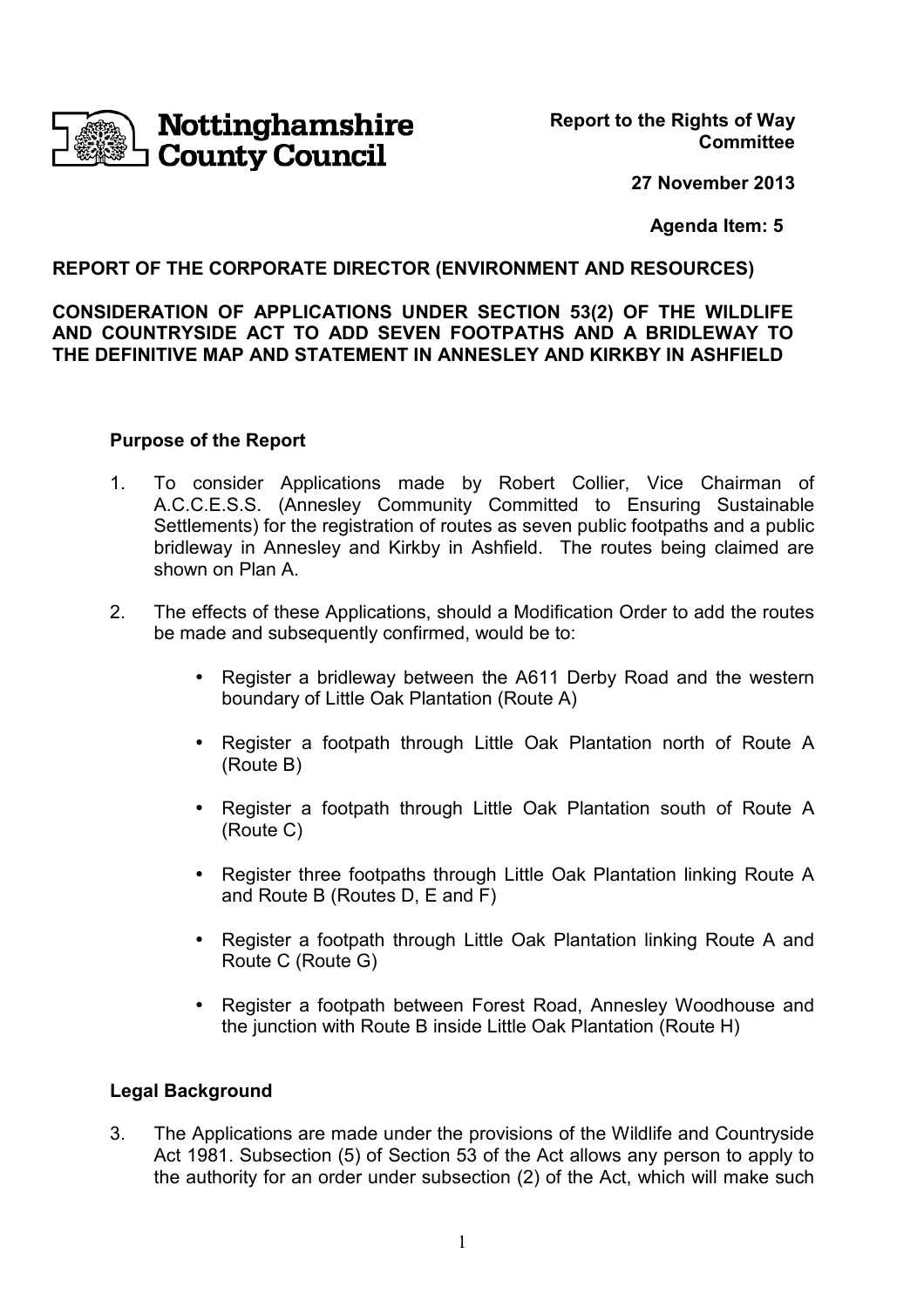modifications to the Definitive Map and Statement as appear to the authority to be requisite in consequence of the occurrence of one or more events falling within paragraph (b) or (c) of subsection (3) of the Act. In this case, the relevant event is the expiration of a period such that the enjoyment by the public of the way during that period raises a presumption that the way has been dedicated as a public path.

- 4. The evidence in this case relates to the legal test in Section 31 of the Highways Act 1980, which states that "where a way over any land, other than a way of such a character that use of it by the public could not give rise at common law to any presumption of dedication, has been actually enjoyed by the public as of right and without interruption for a full period of 20 years, the way is to be deemed to have been dedicated as a highway unless there is sufficient evidence that there was no intention during that period to dedicate it. The period of 20 years referred to... is to be calculated retrospectively from the date when the right of the public to use the way is brought into question."
- 5. In order to accept a right of way claim on the basis of user evidence forms submitted by the public, it is not necessary to be able to show that the claimed right exists beyond all reasonable doubt. The tests to be applied are commonly known as 'Test A' and 'Test B'. In 'Test A', the question to be answered is whether the right of way exists on the balance of probabilities. There must be clear evidence of public rights, with no credible evidence to the contrary. In 'Test B', the question is merely whether it is reasonable to allege that a right of way exists. If there is a conflict of evidence, but no incontrovertible evidence that a right of way cannot be reasonably alleged to exist, 'Test B' is satisfied, the right of way is reasonably alleged to exist, and the claim should therefore be accepted.

## **The Current Situation**

6. Seven of the claimed routes run through the dense coniferous woodland known as Little Oak Plantation, which was the subject of a Planning Application in March 2012 for the construction of a foul and surface water drainage system to service a proposed residential development south of Forest Road. The remaining route mainly runs through former allotment gardens, now the subject of a Planning Application for the residential development in question, then continues into Little Oak Plantation. All of the affected land is currently owned by Taylor Wimpey UK Ltd.

### **The Applications**

- 7. The Applications are supported by Public Rights of Way User Evidence Forms as follows:
	- Route A fifty users on foot, eleven with bicycles, four on horseback, two mixed horse/cycle use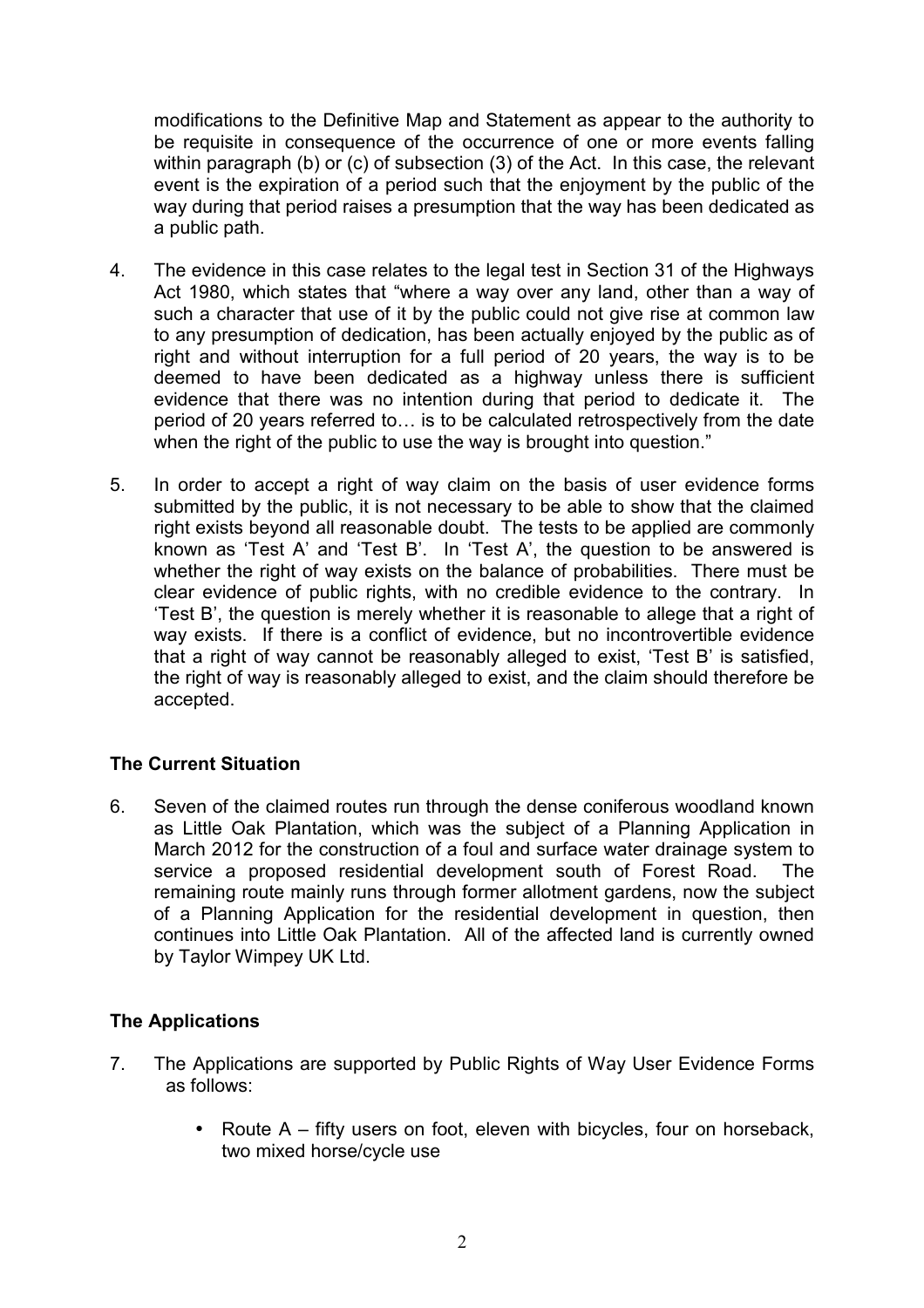- Route B Fifty-three users on foot, ten with bicycles, three on horseback, one mixed horse/cycle use
- Route C Fifty-four users on foot, nine with bicycles, three on horseback, one mixed horse/cycle use
- Route D fifty-two users on foot, six with bicycles, three on horseback, one mixed horse/cycle use
- Route E Fifty-three users on foot, six with bicycles, three on horseback, one mixed horse/cycle use
- Route F Fifty-one users on foot, six with bicycles, three on horseback, one mixed horse/cycle use
- Route G Fifty-three users on foot, seven with bicycles, three on horseback, one mixed horse/cycle use
- Route  $H -$  Forty-nine users on foot, four with bicycles

## **Documentary Sources**

8. The available documentary evidence for Annesley and Kirkby in Ashfield has been examined at the Nottinghamshire Archives, as have those documents submitted by the Applicant. Nothing in the available documents suggests the possible existence of public rights of way over the routes in question.

### **Photographs**

9. The Applications are also supported by a DVD of site photographs, which show clear wear lines or a route on the ground corresponding to each of the claimed paths.

### **Consideration of User Evidence**

- 10. The information contained in the User Evidence Forms relates to the presumed dedications of highways based on uninterrupted use as of right over a full twenty year period. This period has to be calculated retrospectively from the date when the right of the public to use the routes was brought into question, by some means sufficient to show to the public that their right to use the routes was being challenged.
- 11. The date of challenge in this case is March 2012, when Taylor Wimpey applied to Ashfield District Council for planning permission for the construction of a foul and surface water drainage system to serve a proposed residential development south of Forest Road. The proposed drainage system is within Little Oak Plantation, and the associated Planning Application and Planning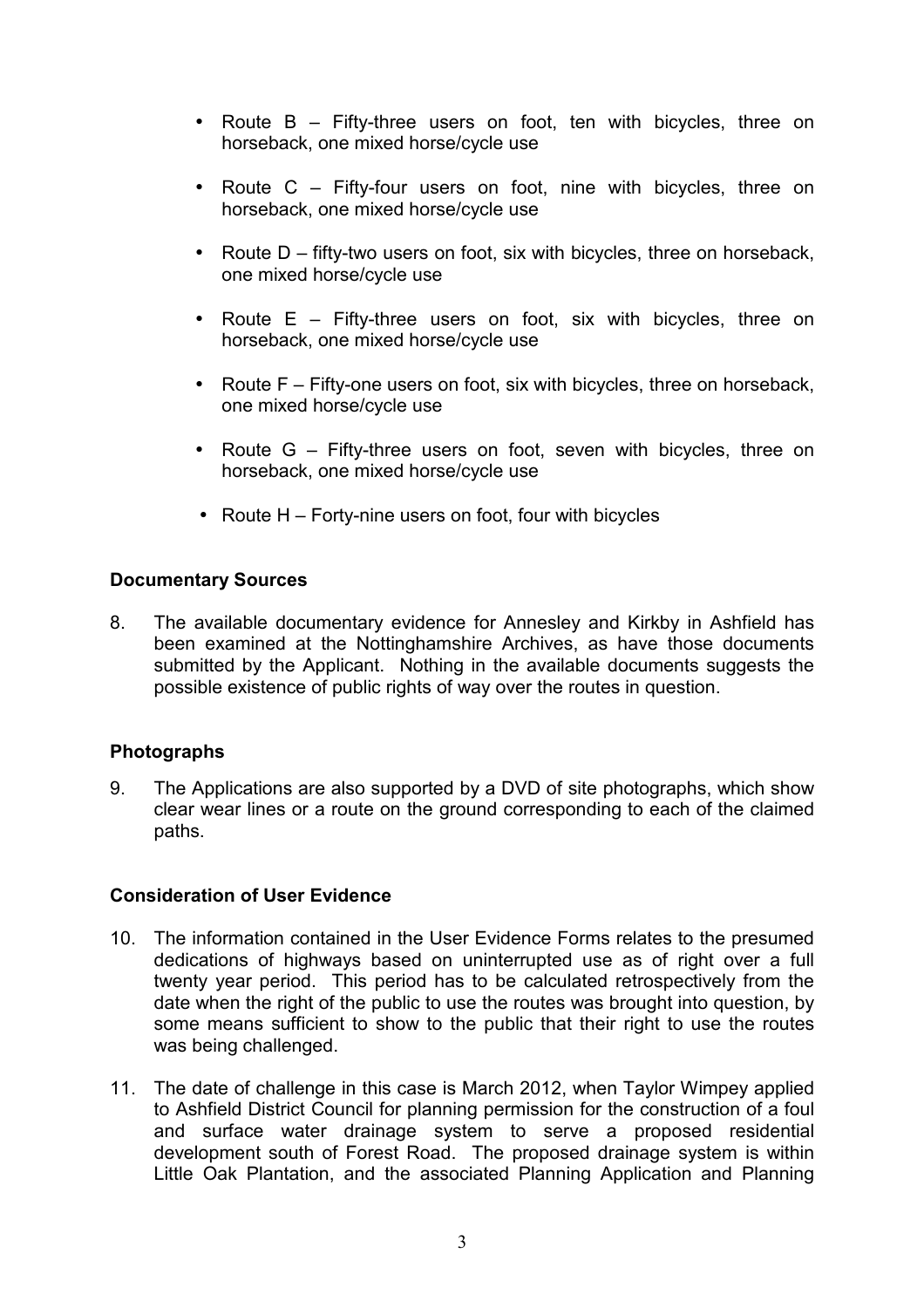Statement did not recognise the existence of any public rights of way either within or adjacent to the plantation.

- 12. The User Evidence Forms suggest use of the Routes A to H by the public for over twenty years prior to the challenge date. In order for this evidence to be valid, it must be demonstrated, in accordance with Jones v Bates (1938), that use was as of right and was not exercised by 'compulsion, secrecy or licence.' The User Evidence Forms do not indicate that any force was involved in the exercise of the claimed right of way, or that use of the paths was secretive in any way. There is no indication in any of the Forms of anyone asking for, or being given, permission to use any of the routes.
- 13. A complicating factor in this case is that between 1949 and December 2010, Little Oak Plantation was leased to the Forestry Commission by its owners, the Chaworth Musters (Annesley) Estate. Under the terms of Section 327 of the Highways Act 1980, the provisions of the Act only apply to "land" belonging to a government department if there has been an agreement between that department and the relevant highway authority that the provisions in question shall be applicable. By virtue of Section 329 of the Act, "land" is defined as including "any interest or right in it", which would therefore cover the leasehold interest of the Forestry Commission in Little Oak Plantation. As no agreement was made between the Forestry Commission and Nottinghamshire County Council that the provisions of the Highway Act should apply to their "land", the provisions of Section 31 regarding the presumed dedication of a highway are not applicable to any of the claimed routes through Little Oak Plantation. The Applications claiming these routes by virtue of use as of right must therefore fail.
- 14. The remaining option is to determine whether public rights have been established at common law. Three key factors need to be considered in relation to a common law claim, all of which are again fatal to the claimed routes. If a lessee has a sufficiently great interest in a piece of land, the freeholders cannot dedicate without the lessee's consent. In this case, the Forestry Commission's interest in Little Oak Plantation was more than sufficient to require it to give its consent to the Chaworth Musters Estate's dedication of any highways through the land in question. There is no evidence that such consent was given.
- 15. Another factor to be considered is whether there has been any express act or declaration by the freeholder which suggests that highways have been dedicated over the land, such as the provision of structures or surfaces to accommodate public access. There is no evidence in this case of any such act or declaration.
- 16. The third factor to consider is whether the freeholder would have been aware of public use. Case law such as Greenwich Board of Works v Maudsley (1870), Webb v Baldwin (1911) and Folkestone Corporation v Brockman (1914) establishes that public use must have been so open and notorious that the freeholder must have known that it was taking place, but given that the Estate had surrendered the land on a long term lease to the Forestry Commission, there is no reason to suppose that the test of the use being 'within the knowledge of the owner of the fee' has been met.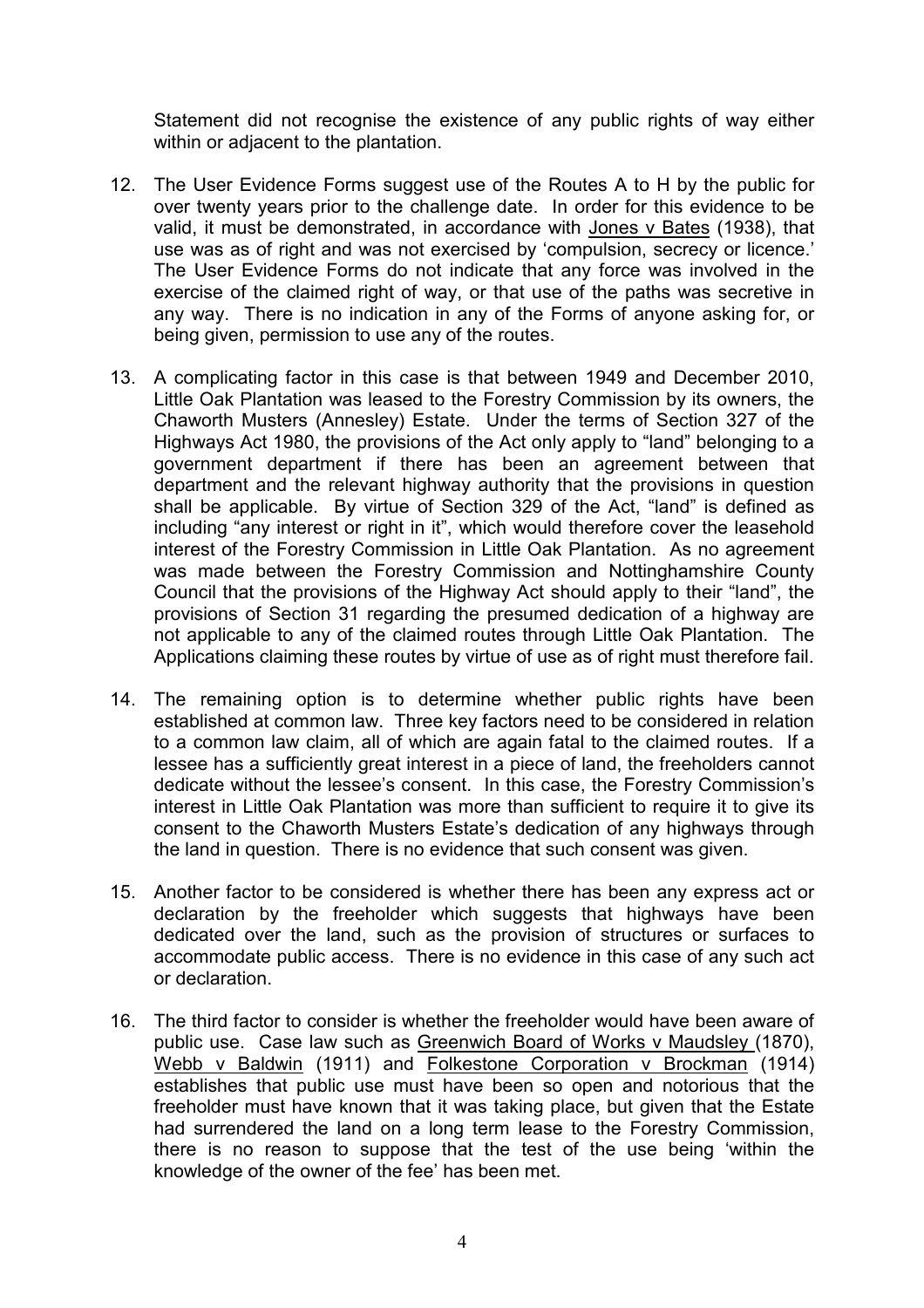- 17. The only remaining possibility for the Little Oak Plantation paths is a common law claim for the period after December 2010, when the lease lapsed and the land was acquired by Taylor Wimpey. The fatal factor here is that there has been an insufficient period of use to rely on to make the inference that dedication has occurred. The Maudsley case established that public use must occur "for so long a time that it must have come to the knowledge of the owners", and the case of Rowley v Tottenham Urban District Council (1914) suggests that a minimum of three years use would be necessary. In this instance, there has only been about fifteen months use, between December 2010 and the date of challenge in March 2012. Furthermore, under common law, the legal burden of proving that the owner intended to dedicate rests with the applicant, and no evidence of such intention has been provided.
- 18. The final matter for determination is whether a public right of way exists or can reasonably be alleged to exist over that part of Route H between Forest Road and the access point into Little Oak Plantation, which crossed land that was not included in the lease to the Forestry Commission and could therefore potentially have been used as of right. There is no evidence that the use of the relevant section of Route H was exercised by 'compulsion, secrecy or licence'.
- 19. It also has to be considered whether there is sufficient evidence of either the Chaworth Musters Estate's or Taylor Wimpey's intention not to dedicate a right of way during the twenty year period prior to the challenge date. The User Evidence Forms indicate that there was open access throughout this period at both ends of the route, and no fences or structures of any sort at any other point. No notices were seen anywhere along the route which indicated a lack of intention to dedicate a public right of way, and none of the claimants refers to challenges of any kind. A Statutory Declaration was lodged by the Chaworth Musters Estate in 1997, and therefore within the relevant twenty year period, which included the land affected by Route H. A Statutory Declaration is sufficient evidence of a lack of intention to dedicate a way as a highway, but only in the absence of proof of a contrary intention. Given the lack of any notices on site which would have been seen by the public and would have clearly communicated the landowner's attitude towards public access, it is considered that this contrary intention can be proven. The 1997 Statutory Declaration should not therefore be regarded as providing sufficient evidence of the Estate's lack of intention to dedicate a public right of way. No Statutory Declaration was lodged by Taylor Wimpey prior to the challenge date of March 2012. Another relevant consideration is that even if the 1997 Statutory Declaration was to be regarded as setting the challenge date, there has been unchallenged public use of the relevant part of Route H for over twenty years before 1997. Thirty nine individuals have testified to use prior to 1997, fifteen of them for over twenty years.

#### **Responses to Consultation**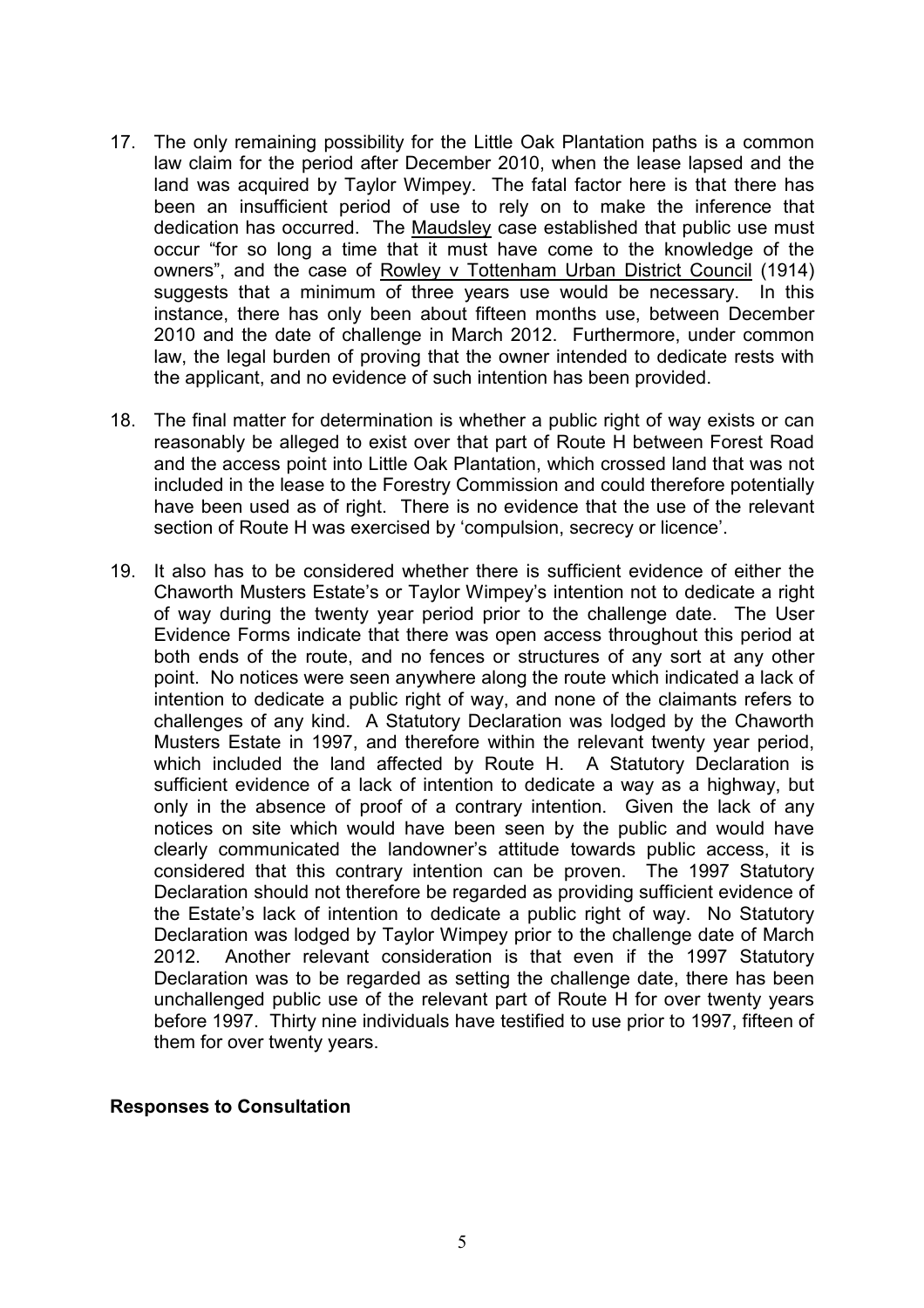- 20. Letters were sent out to the standard list of consultees, including Parish and District Councils and the local member, advising them of the claims and inviting comments. No objections were received to the proposed routes.
- 21. Eversheds objected to the claimed paths on behalf of Taylor Wimpey, but based the objections solely on the 1997 Statutory Declaration lodged by the previous landowner. No
- 22. additional counter evidence was submitted.

## **Conclusion**

23. In order to accept the claims, it is necessary to satisfy either 'Test A' or 'Test B', as described above. By considering all of the relevant legal tests and case law, it is apparent that all of the claims relating to routes within Little Oak Plantation should be turned down, as it cannot be shown that rights of way exist or can reasonably be alleged to exist as of right or at common law. For the section of Route H outside Little Oak Plantation, even if it is accepted that there is a conflict of credible evidence in relation to the significance of the 1997 Statutory Declaration, there is no incontrovertible evidence that a right of way cannot reasonably be alleged to exist. 'Test B' is therefore satisfied, as a right of way based on twenty years' use as of right can reasonably be alleged to exist, and the claim should be accepted. Although there is some evidence of use with bicycles, this is not sufficient to suggest that there has been a dedication to the public of a higher right than a right of way on foot.

## **Statutory and Policy Implications**

23. This report has been compiled after consideration of implications in respect of crime and disorder, finance, human resources, human rights, the NHS Constitution (Public Health only), the public sector equality duty, safeguarding of children and vulnerable adults, service users, sustainability and the environment and ways of working and where such implications are material they are described below. Appropriate consultation has been undertaken and advice sought on these issues as required.

# **RECOMMENDATIONS**

- 1. It is RECOMMENDED that the Committee turns down the Applications for Routes A to G and the section of Route H within Little Oak Plantation, as for the reasons set out above, the evidence does not demonstrate that public rights exist or are reasonably alleged to exist as of right or at common law.
- 2. It is RECOMMENDED that the Committee accepts the Application for that part of Route H outside of Little Oak Plantation and authorises the making of a Modification Order, as for the reasons set out above, the evidence demonstrates that public footpath rights are reasonably alleged to exist.